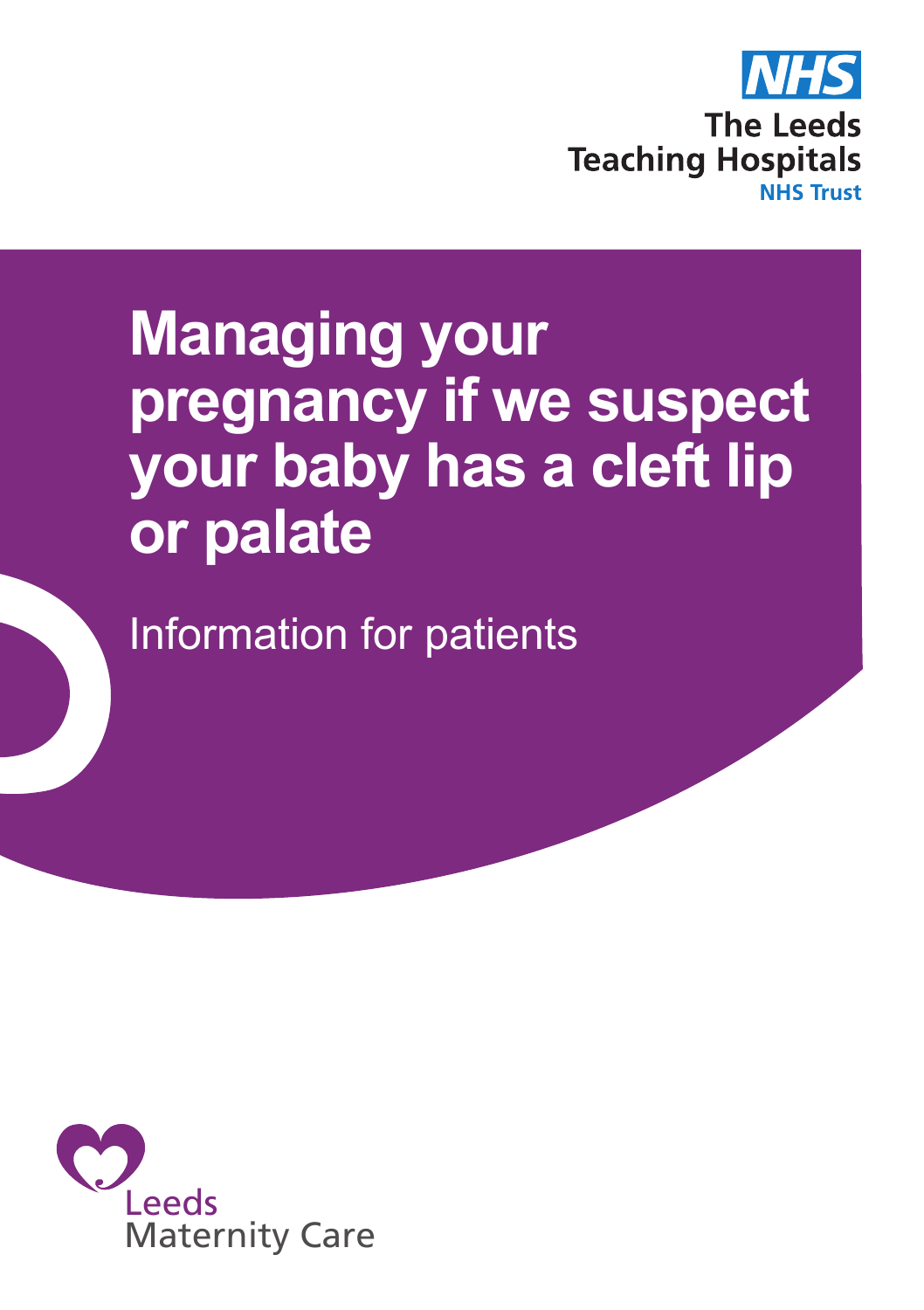This leaflet is aimed at pregnant women in whom a cleft lip is suspected in their baby on ultrasound examination.

The leaflet should only be supplied in supplement to a consultation with a senior obstetrician and/or fetal medicine specialist.

## **What is a cleft lip?**

Cleft lip is a term used to describe a gap in the top lip. The cleft may be on one side of the upper (unilateral) or both sides (bilateral) of the upper lip or in the middle (midline).

## **What is a cleft palate?**

The gap found in the upper lip can, in some cases, also involve the roof of the mouth. This is called a cleft palate.

As with a cleft lip, a cleft palate can occur on one side (unilateral cleft palate) or on both sides (bilateral cleft palate). In most cases where there is a cleft palate found before birth, there will be a cleft lip as well.

Cleft lip and palate (CLAP) are quite common problems and a cleft lip and/or palate occurs in approximately 1 in 700 babies every year in the UK.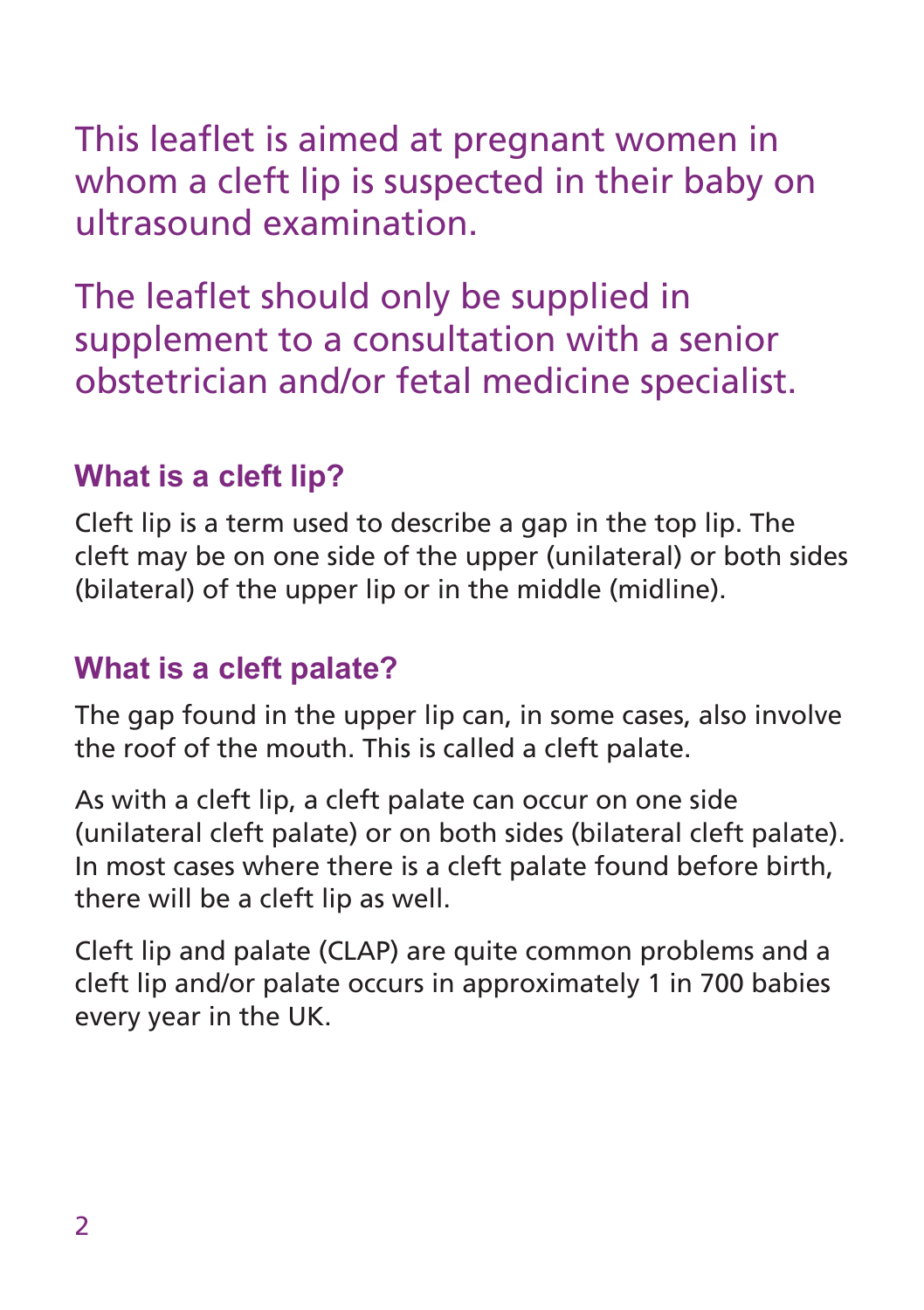#### **Diagram of types of CLAP**











Normal Palate Unilateral Cleft Lip and Palate



Bilateral Cleft Lip and Palate

## **What causes it?**

The lip and the roof of the mouth develop in the very early stages of pregnancy. To start with they are in two parts (left and right) and, as the tiny baby grows, the two sides join together. In some babies the joining process fails leaving a gap in the lip and/or palate

Cleft lip and palate usually occurs as an isolated problem however, in about 5% of cases there will be an underlying chromosomal or genetic problem which is responsible for the cleft.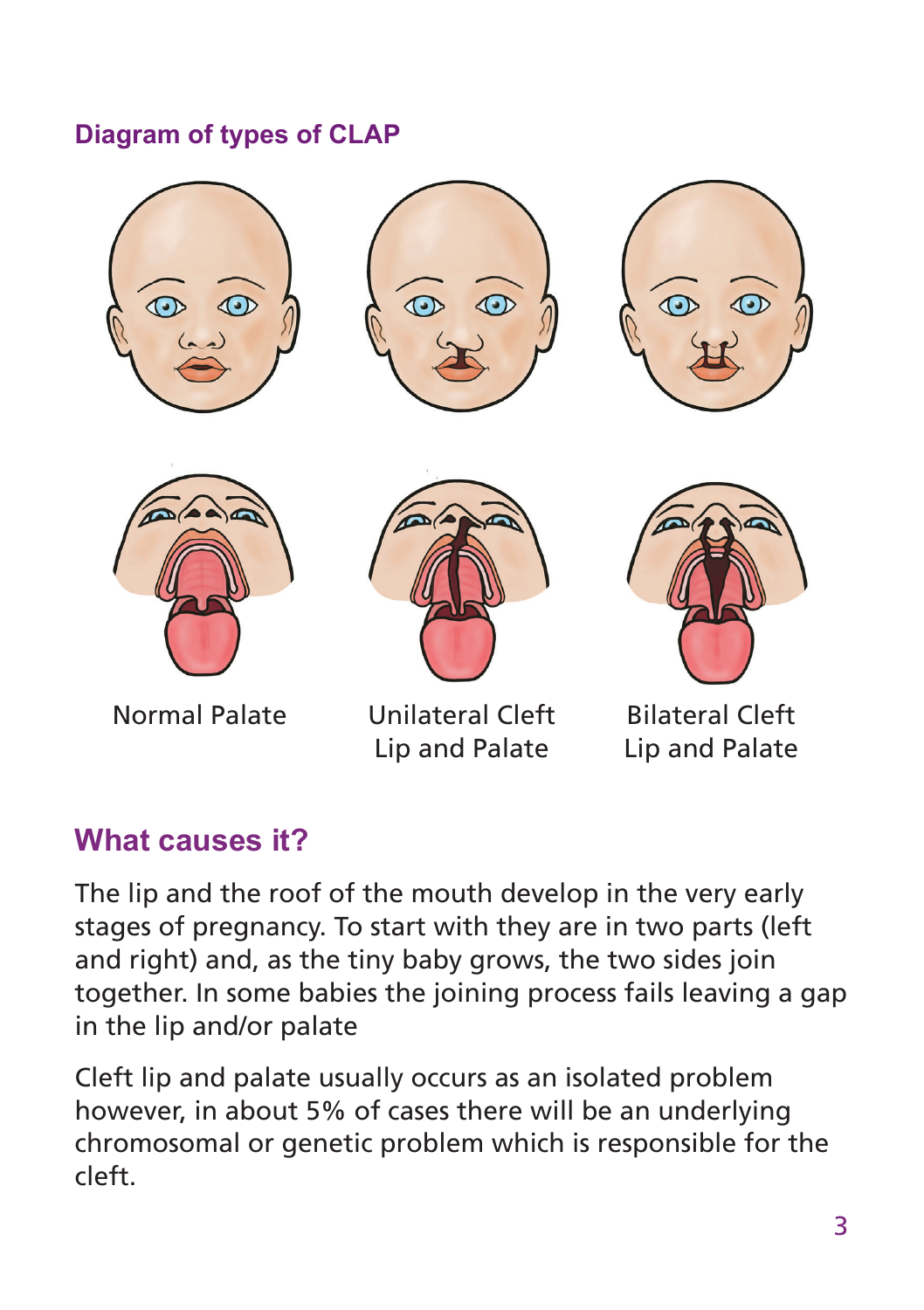The actual risk for your baby will depend on the type of cleft that has been found. A chromosomal or genetic problem is much less likely if the baby only has a cleft lip but more likely if there is a cleft in the palate as well or if the cleft is in an unusual place.

This is unlikely to have been caused by anything you have done during your pregnancy and there is nothing you could have done to prevent it. In a small group of women, the use of certain medicines early in pregnancy, particularly those needed to control the symptoms of epilepsy, can be associated with the development of CLAP in the baby.

# **How is it diagnosed?**

This problem can be diagnosed in pregnancy during an ultrasound scan.

If CLAP is suspected on a scan you will be referred to a Fetal Medicine specialist in Leeds who will carry out a full assessment of your baby to look for other problems which might be associated with CLAP

The Fetal Medicine doctor will carry out a detailed ultrasound scan, including the use of 3D/4D ultrasound to examine the baby's face and mouth in detail.

## **What does it mean for my baby?**

All babies with a cleft lip and/or palate will require at least one operation to close the gap. These operations are not needed immediately after birth but, because of the cleft, you will require support from the specialist cleft nurse whilst your baby learns to feed.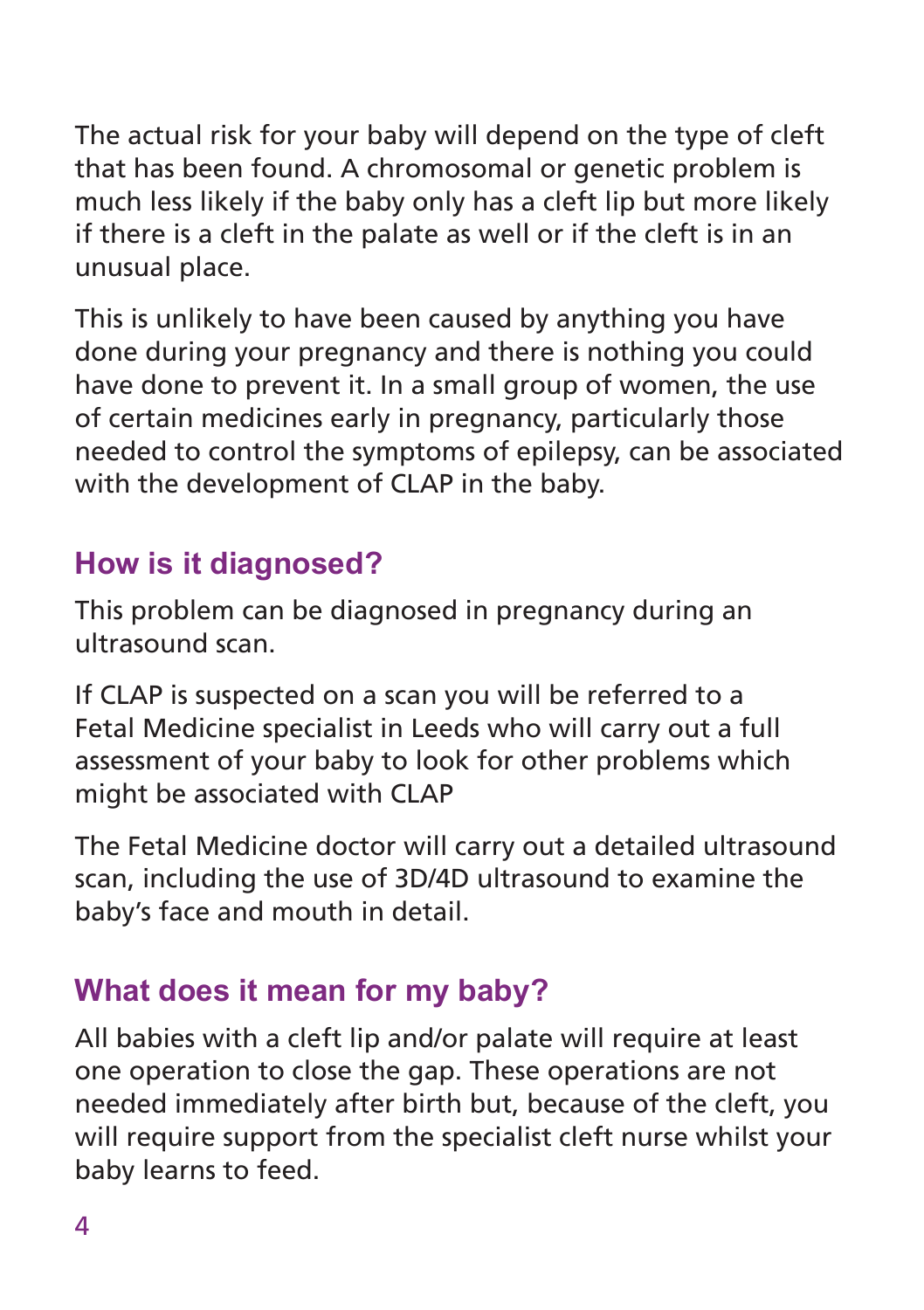## **What treatments/operations are needed?**

Your baby will need an operation:

- 1. To close the cleft lip at around 3-4 months of age
- 2. The hard palate (the part at the very back of the roof of the mouth) around 6-12 months of age
- 3. Surgery may be needed before your child starts school to help with speech to help the teeth come through the gum correctly
- 4. Your child will be assessed between the ages of 7-9 years to see if a bone graft is required to help the teeth come through the gums properly
- 5. Further surgery may be required between the ages of 13-20 years for cosmetic reasons or to help with speech

Your baby will be cared for by a team of specialists to help with:

- $\cdot$  The operations
- \* Speech and language development
- $\cdot$  Hearing
- $\cdot$  Teeth

If you have not already been referred to the Cleft team you will be very soon.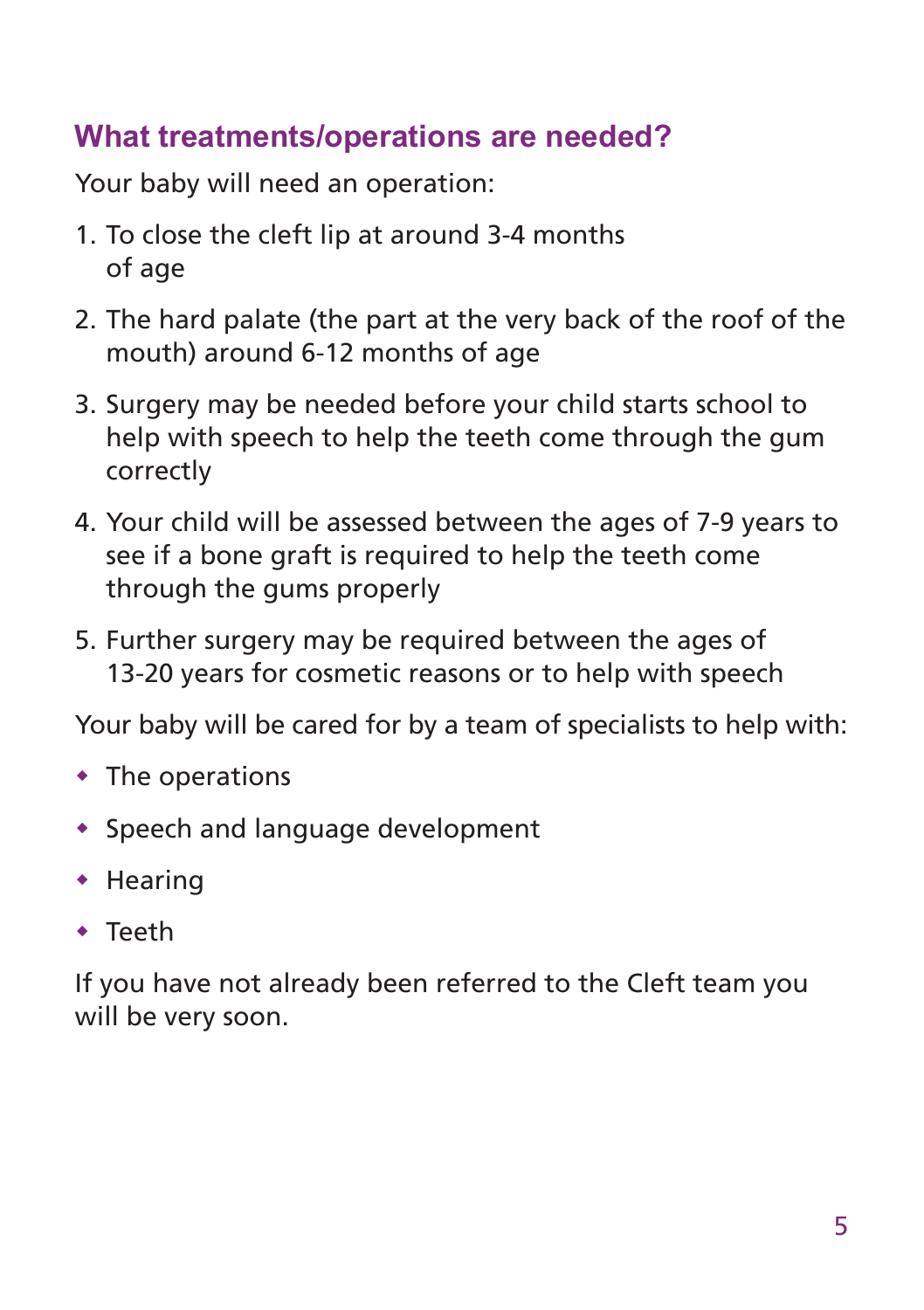# **Is it likely to happen again?**

The chances of having another baby with CLAP will depend on your individual family circumstances. If there is no history of clefts in the family and this is your first affected child, then the chances of it happening again are relatively low at around 2 - 8 in 100. The chances can be as high as 1 in 2 in some families.

You may be offered scans with a Fetal Medicine specialist in future pregnancies, depending on your family circumstances or even genetic testing if the cause is found to have been genetic.

# **Where can I get more information and support?**

Be sure to ask questions to the doctor supplying you with this leaflet and make a note of any questions you would like to ask at your Fetal Medicine Unit appointment. Your local hospital will also have a specialist midwife who you will be able to contact for further discussion.

There is a list of helpful websites and organisations that provide useful and reliable information below.

#### **Antenatal Results and Choices**

• **www.arc-uk.org**

#### **Cleft lip and palate association**

• **www.clapa.com**

#### **Northern cleft service**

- **www.leedsth.nhs.uk/a-z-of-services/cleft-lip-and-palateservice/**
- **Telephone: 0113 392 5115**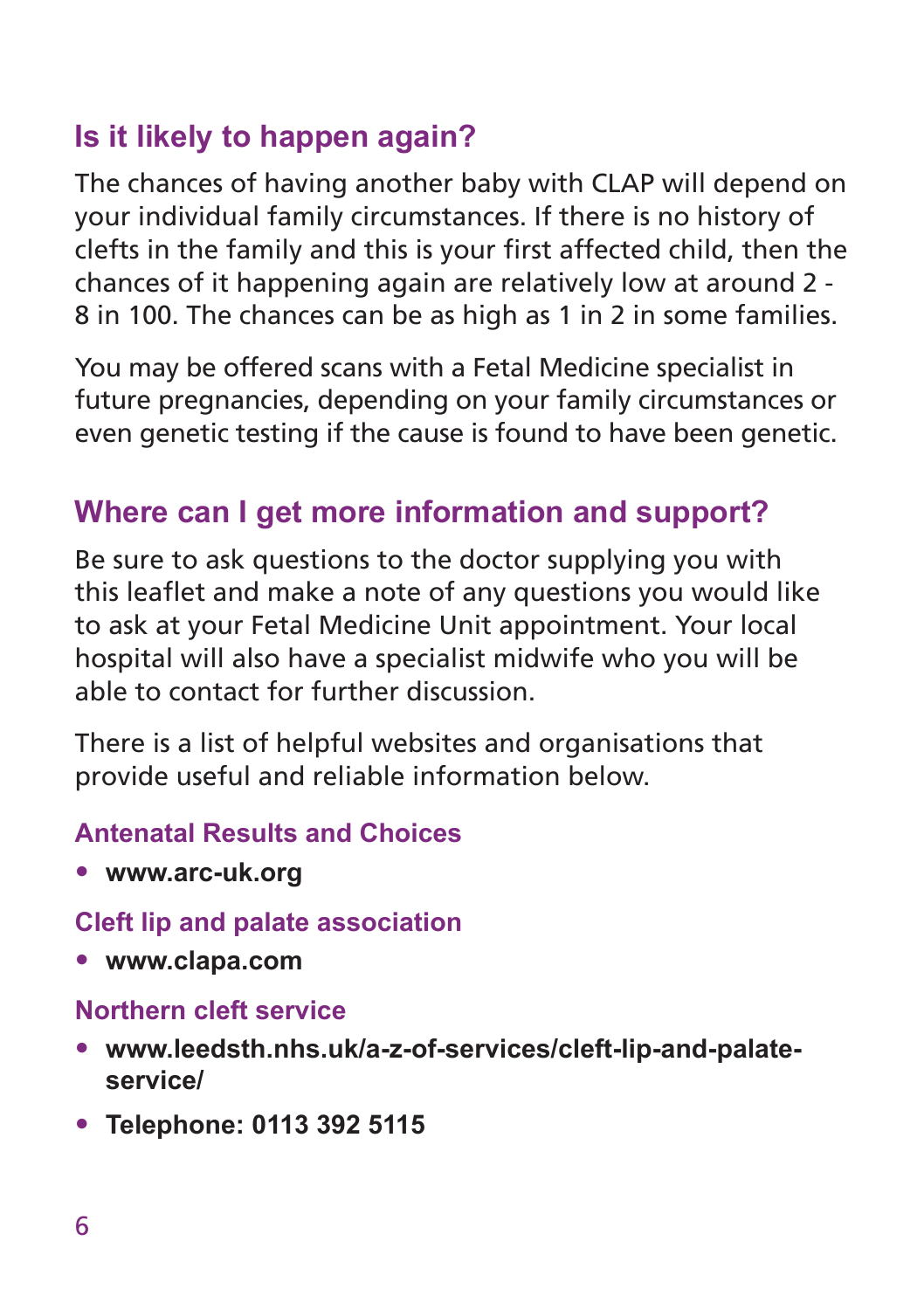#### **Health talk**

• www.healthtalk.org/

### **Contact a family**

• www.cafamliy.org.uk

# **Questions / Notes**